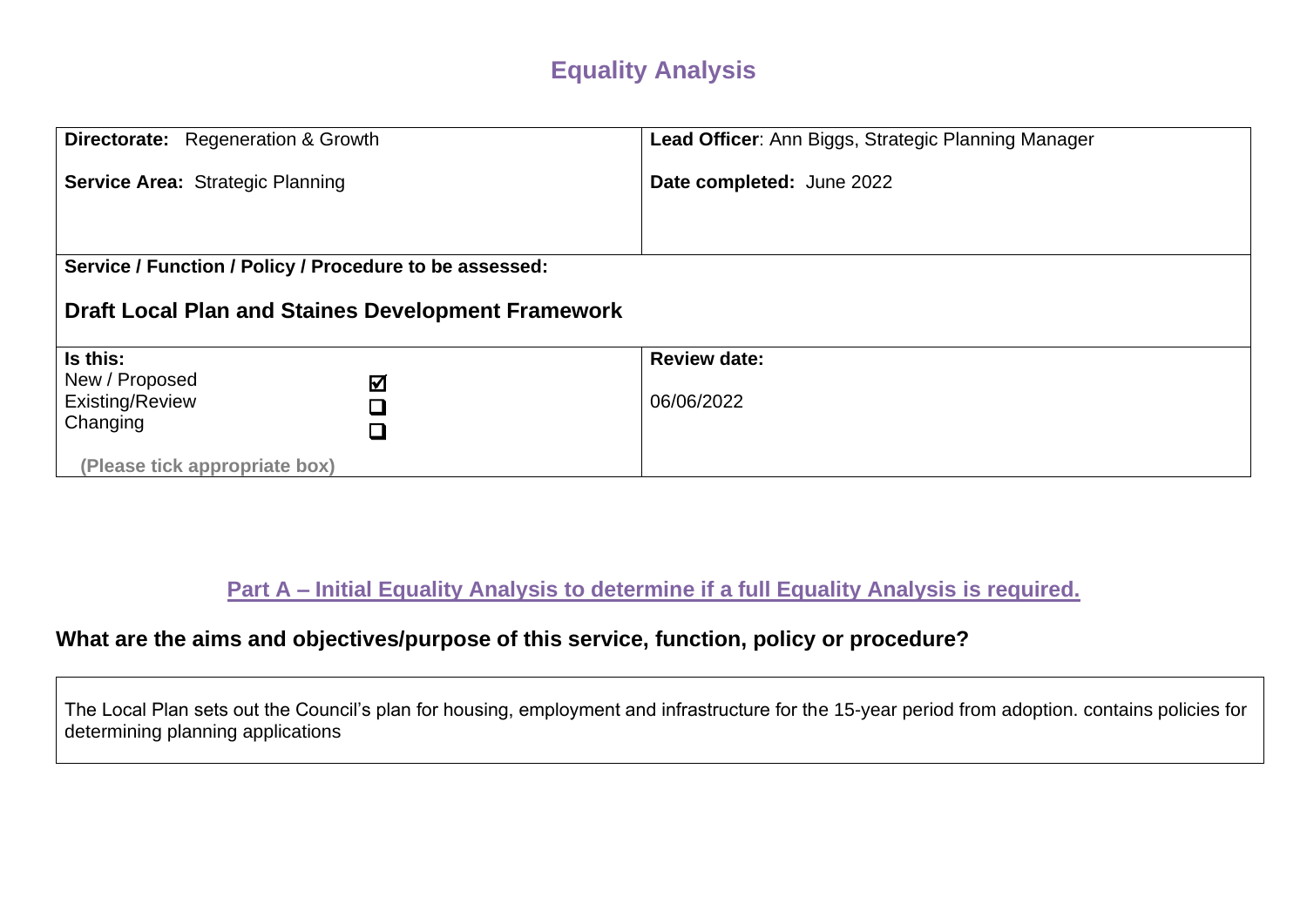#### **Please indicate its relevance to any of the equality duties (below) by selecting Yes or No?**

|                                                                   | Yes                   | <b>No</b>       |
|-------------------------------------------------------------------|-----------------------|-----------------|
|                                                                   |                       | $\triangledown$ |
| Eliminating unlawful discrimination, victimisation and harassment |                       |                 |
|                                                                   | $\boldsymbol{\nabla}$ |                 |
| Advancing equality of opportunity                                 |                       |                 |
|                                                                   | ☑                     |                 |
| Fostering good community relations                                |                       |                 |

**If not relevant to any of the three equality duties and this is agreed by your Head of Service**, the Equality Analysis is now complete. **If relevant**, a Full Equality Analysis will need to be undertaken (PART B below).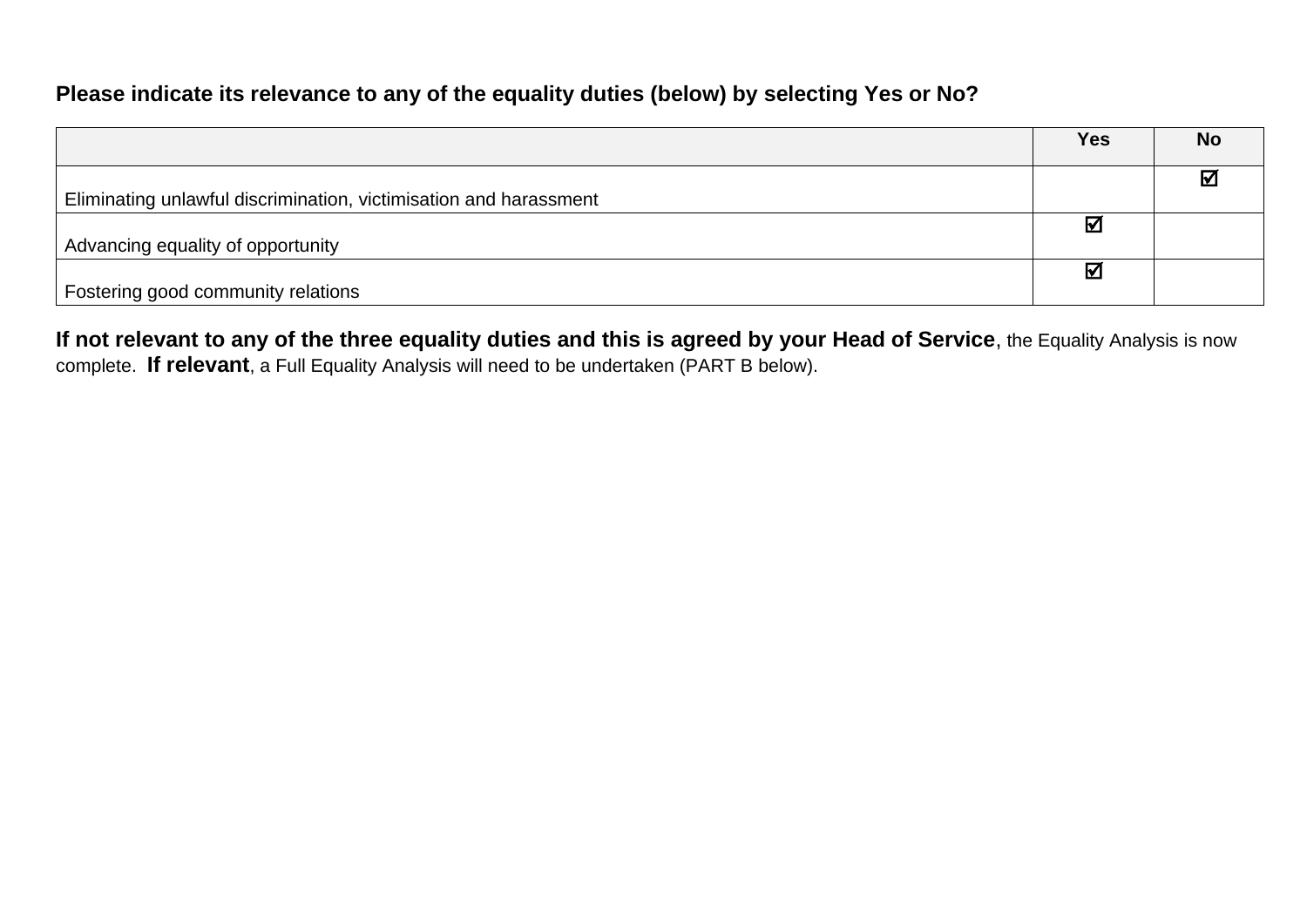# **PART B: Full Equality Analysis.**

## **Step 1 – Identifying outcomes and delivery mechanisms (in relation to what you are assessing)**

| What outcomes are sought and for whom?                                                             | Inherent to the production of a Local Plan are the principles of<br>sustainability, which are to balance the environmental, economic and<br>social impacts and benefits of policies. These affect all our residents but<br>also businesses and visitors to the Borough.                                                                                                                                                             |
|----------------------------------------------------------------------------------------------------|-------------------------------------------------------------------------------------------------------------------------------------------------------------------------------------------------------------------------------------------------------------------------------------------------------------------------------------------------------------------------------------------------------------------------------------|
| Are there any associated policies, functions, services or<br>procedures?                           | The Local Plan, including supplementary planning guidance such as the<br>Staines Development Framework, which is being produced alongside<br>the Plan, contains policies and guidance used in decision making on<br>planning applications and enforcement action. The production of this<br>document is a statutory requirement for local planning authorities,<br>including the need to review it regularly.                       |
| If partners (including external partners) are involved in<br>delivering the service, who are they? | There is a long list of statutory consultees involved in the production of<br>the Plan by providing evidence and helping to deliver the policy aims,<br>as well as other external partners. They include Surrey County Council,<br>neighbouring local authorities, the Environment Agency, National<br>Highways, utility companies and community groups. A full list can be<br>obtained on request from the Stretgic Planning team. |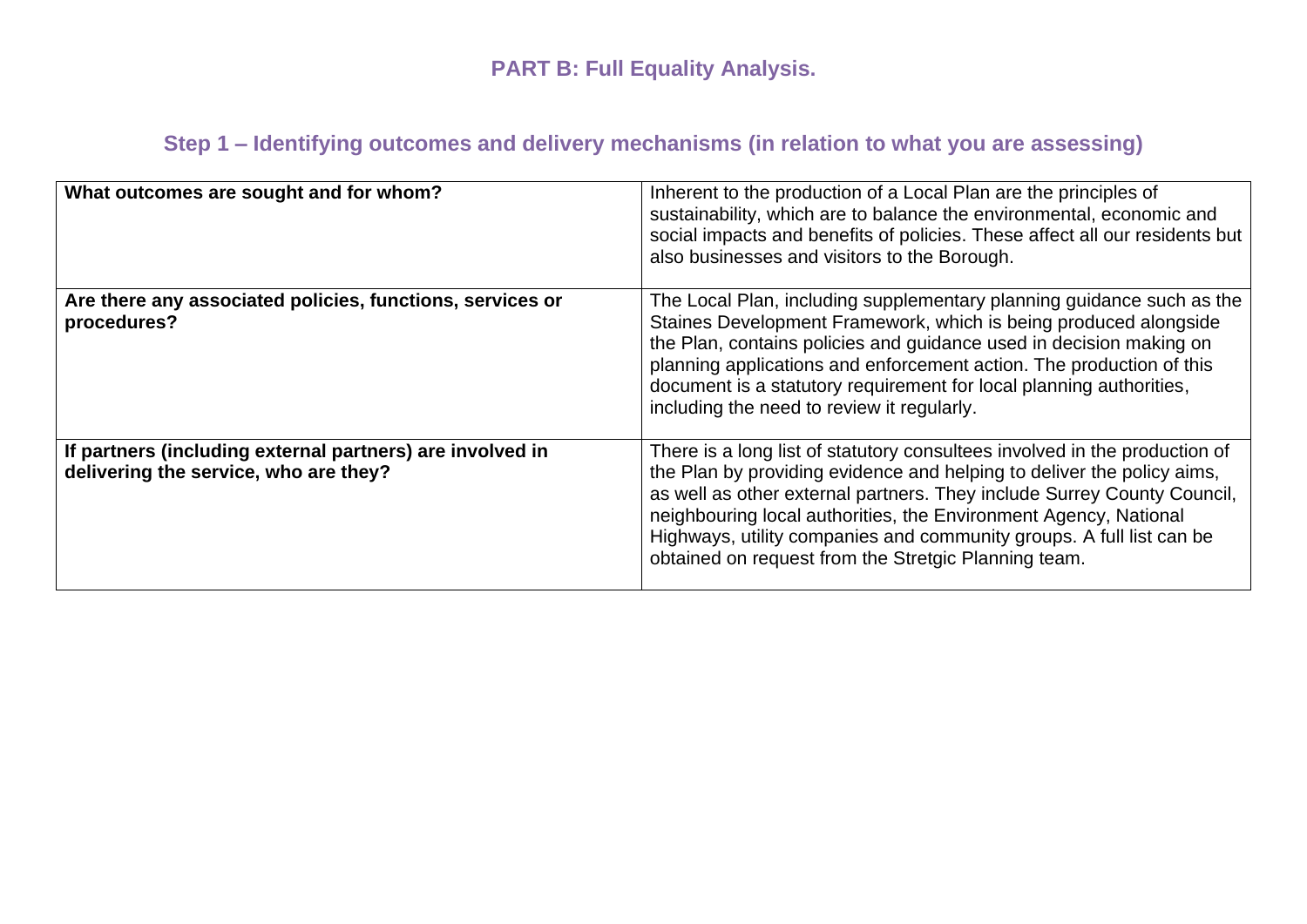#### **Step 2 – What does the information you have collected, or that you have available, tell you?**

**What evidence/data already exists about the service and its users?** (in terms of its impact on the 'equality strands', i.e. race, disability, gender, gender identity, age, religion or belief, sexual orientation, maternity/pregnancy, marriage/civil partnership and other socially excluded communities or groups) and **what does the data tell you?** e.g. are there any significant gaps?

The production of a Local Plan is governed by regulation and requires Sustainability Appraisal throughout, which includes consideration of social impacts and benefits from emerging policies. Individual assessment of these policies follows below. More information can also be found in the Sustainability Appraisal scoping report, which includes a baseline of population data on key theses such as health profiles, life expectancy, indices of multiple deprivation and crime. Some of these themes in the data will affect equality themes and the guiding questions for the Sustainability Appraisal reviews this in more detail in respect of the policies in the new Local Plan.

**Has there been any consultation with, or input from, customers / service users or other stakeholders?** If so, with whom, how were they consulted and what did they say? If you haven't consulted yet and are intending to do so, please list which specific groups or communities you are going to consult with and when.

On the Local Plan, we have undertaken two public consultations (known as the Regulation 18 stage). These were Issues & Options in May/June 2018 and Preferred Options in November 2019 – January 2020. On the Staines Development Framework, we have undertaken one public consultation on Objectives & Options in May/June 2021. We are commencing the Regulation 19 public consultation from 15 June to 5 September 2022 on the Local Plan and a second stage of public consultation on the Staines Development Framework concurrently. The consultation aims to reach as many groups and individuals in the Borough as possible through a variety of channels. We also consult with statutory consultees and other external partners who have an interest in the Local Plan and delivery of its policies. A full list of those is available on request from the Strategic Planning team. It should also be noted that accessibility has also been taken into account in the production of consultation material (further details available on request).

#### **Are there any complaints, compliments, satisfaction surveys or customer feedback that could help inform this assessment? If yes, what do these tell you?**

All feedback received in writing from every public consultation is analysed and included in a consultation response document, which is publicly available on our website. These representations have then been used to inform the next stage of the relevant plan. Past consultation response documents are available on the Local Plan section of Spelthorne's website and we will also publish a schedule of comments received during this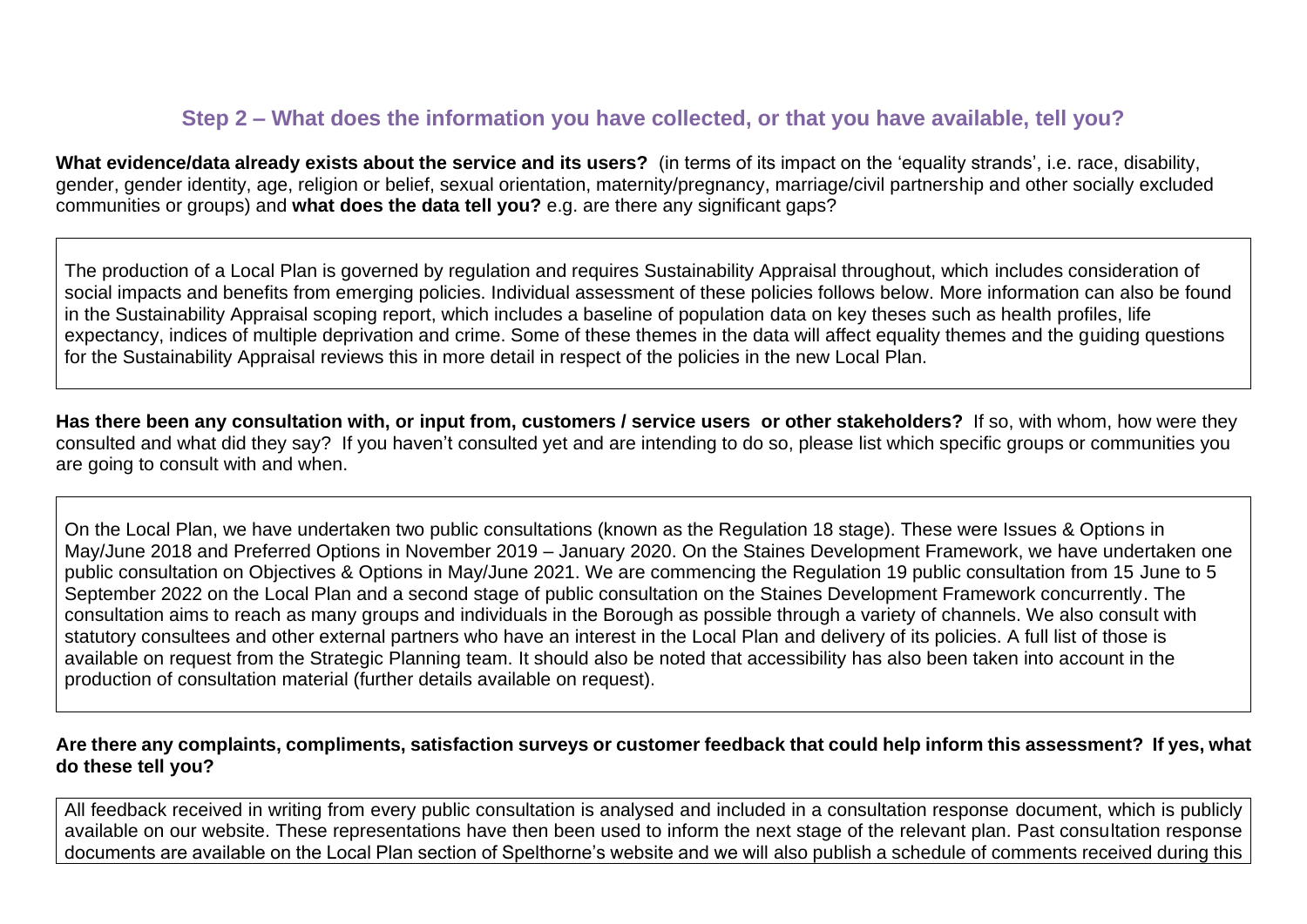stage of consultation, noting that for Regulation 19 these no longer inform further changes but are sent to the Planning Inspectorate together with the Submission Version of the Local Plan.

#### **Step 3 – Identifying the negative impact**

Individual assessment of Local Plan policies. This also draws on assessment of policies through the Sustainability Appraisal and scoping report, which are available to view at [www.spelthorne.gov.uk.](http://www.spelthorne.gov.uk/) The Sustainability Appraisal considers a variety of themes that will affect equality groups and this is drawn out in more detail in the SA framework within the overall document where there are decision-aiding questions and indicators for the scoring of specific objectives. The process of Appraisal requires iterative consideration and discussion of impacts as policies are developed, which includes individual equality groups. Although the scoring below is cumulative, officers have considered each group within each policy. It should be noted that in terms of positive benefits, policies need to be limited to planning requirements on development, which has a legal definition, and cannot impose additional burdens on developers. There may be other corporate strategies and policies that can deliver further positive benefits on equality themes. Planning policies must also conform with national policy and guidance and be 'sound', which includes that they are deliverable and do not restrict development through rendering schemes financially unviable.

| <b>Local Plan Policy</b>                              | <b>Positive/Neutral/Negative</b><br>(R/A/G) impact on<br>equality themes <sup>1</sup> | <b>Comments</b> |
|-------------------------------------------------------|---------------------------------------------------------------------------------------|-----------------|
| ST1: Presumption in favour of sustainable development | $\overline{0}$                                                                        |                 |
| ST2: Planning for the Borough                         | 0                                                                                     |                 |
| PS1: Responding to the climate emergency              | $\overline{0}$                                                                        |                 |
| PS2: Designing places and spaces                      | $\overline{0}$                                                                        |                 |

<sup>1</sup> **Age** (including children, young people and older people), **Disability** (including carers), **Gender** (men and women), **Race** (including Gypsies & Travellers and Asylum Seekers), **Religion or belief** (including people of no religion or belief), **Gender Reassignment** (those that are going through transition: male to female or female to male), **Pregnancy and Maternity**, **Sexual Orientation** (including gay, lesbian, bisexual and heterosexual)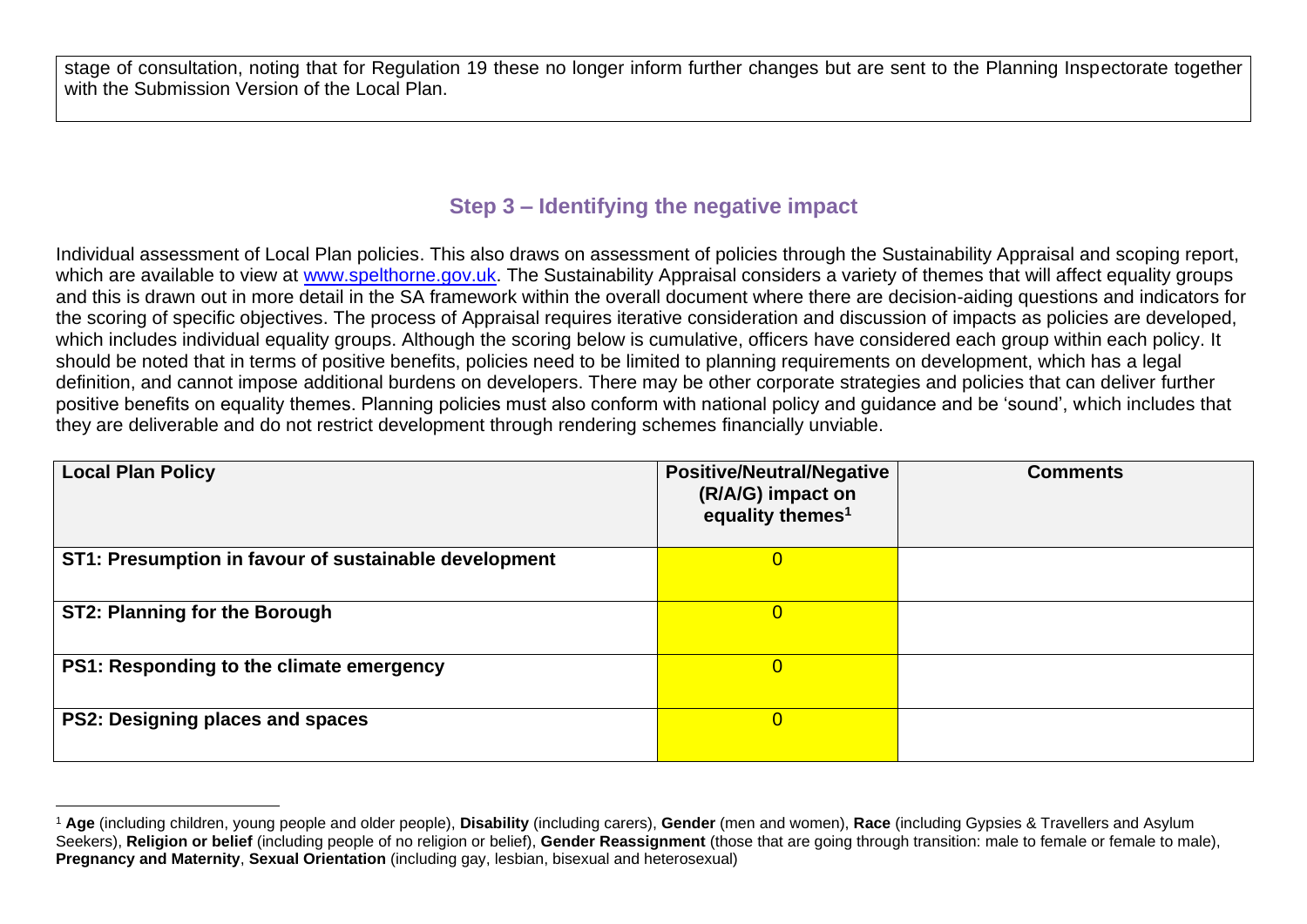| PS3: Heritage, conservation and landscape                              | $\overline{0}$ |                                                                                                                                                                                                          |
|------------------------------------------------------------------------|----------------|----------------------------------------------------------------------------------------------------------------------------------------------------------------------------------------------------------|
| <b>SP1: Staines upon Thames</b>                                        | $\overline{0}$ |                                                                                                                                                                                                          |
| SP2: Ashford, Shepperton and Sunbury Cross                             | $\overline{0}$ |                                                                                                                                                                                                          |
| <b>SP3: Stanwell and Stanwell Moor</b>                                 | $\overline{0}$ |                                                                                                                                                                                                          |
| <b>SP4: Green Belt</b>                                                 | $\overline{0}$ |                                                                                                                                                                                                          |
| <b>SP5: Colne Valley Regional Park</b>                                 | $\overline{0}$ |                                                                                                                                                                                                          |
| <b>SP6: River Thames and its tributaries</b>                           | $\overline{0}$ |                                                                                                                                                                                                          |
| <b>SP7: Heathrow Airport</b>                                           | $\overline{0}$ |                                                                                                                                                                                                          |
| H1: Homes for all                                                      | ÷.             | Policy aims to deliver accessible homes<br>for the disabled and specialist<br>accommodation for the elderly and those<br>with particular needs                                                           |
| H2: Affordable housing                                                 | $\overline{0}$ |                                                                                                                                                                                                          |
| H3: Meeting the needs of Gypsy, Traveller and Travelling<br>Showpeople | ÷.             | Policy aims to deliver additional pitches<br>to meet accommodation needs and<br>safeguard existing sites. Two allocations<br>in the Local Plan also provide<br>designated sites to meet identified need. |
| E1: Green and blue infrastructure                                      | $\overline{0}$ |                                                                                                                                                                                                          |
| <b>E2: Biodiversity</b>                                                | $\overline{0}$ |                                                                                                                                                                                                          |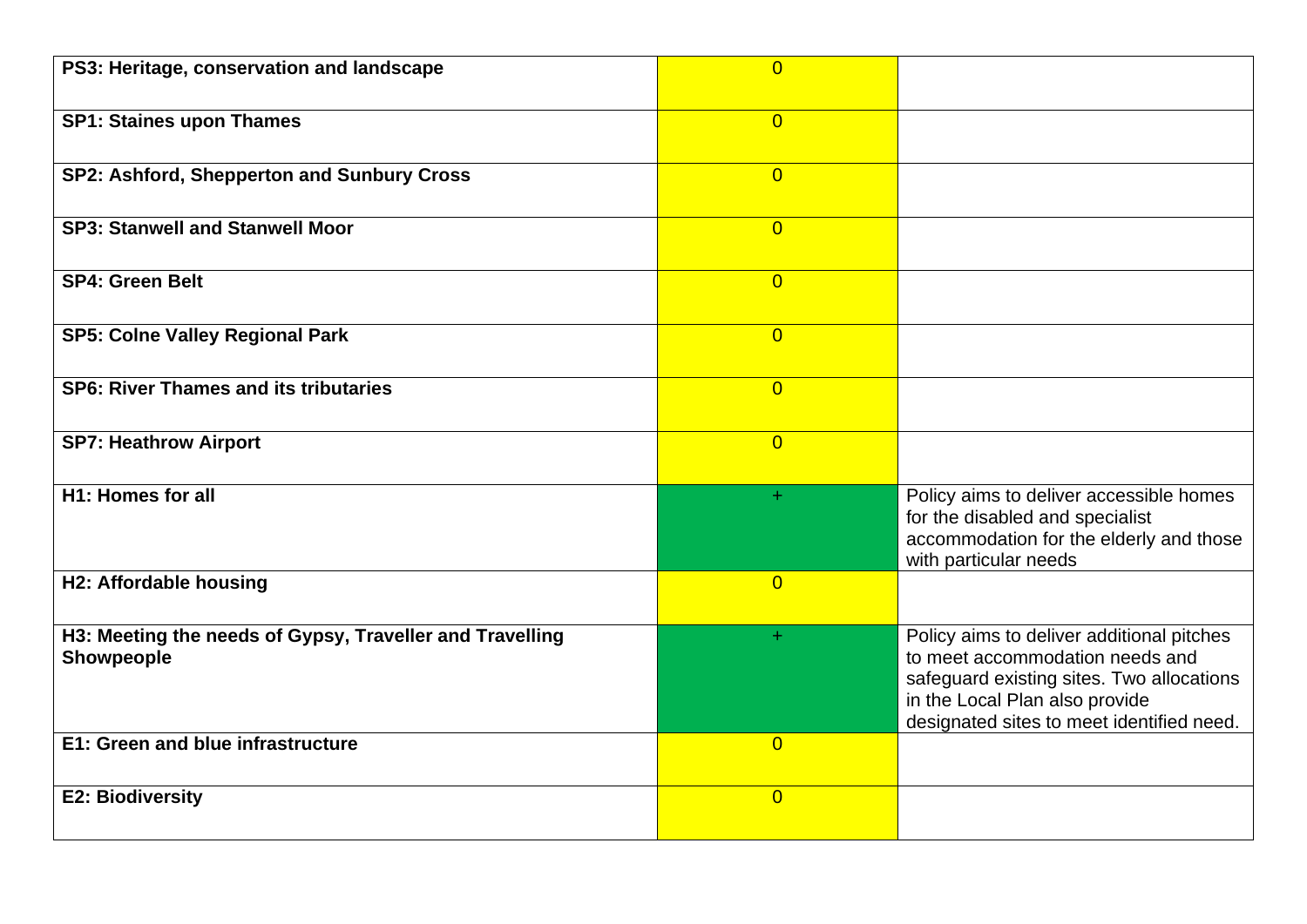| <b>E3: Managing flood risk</b>                                 | $\overline{0}$ |  |
|----------------------------------------------------------------|----------------|--|
|                                                                |                |  |
| <b>E4: Environmental protection</b>                            | $\overline{0}$ |  |
|                                                                |                |  |
| E5: Open space and recreation                                  | $\overline{0}$ |  |
|                                                                |                |  |
| <b>EC1: Meeting employment needs</b>                           | $\overline{0}$ |  |
|                                                                |                |  |
| <b>EC2: Retail</b>                                             | $\overline{0}$ |  |
|                                                                |                |  |
| EC3: Local centres, shopping parades and isolated retail units | $\overline{0}$ |  |
|                                                                |                |  |
| <b>EC4: Leisure and culture</b>                                | $\overline{0}$ |  |
|                                                                |                |  |
| <b>ID1: Infrastructure and delivery</b>                        | $\overline{0}$ |  |
|                                                                |                |  |
| ID2: Sustainable transport for new developments                | $\overline{0}$ |  |
|                                                                |                |  |
|                                                                |                |  |

### **Step 4 – Changes or mitigating actions proposed or adopted**

#### **Having undertaken the assessment are there any changes necessary to the existing service, policy, function or procedure? What changes or mitigating actions are proposed?**

The above assessment demonstrates that none of the Local Plan policies will have a negative impact on policy themes. The Staines Development Framework (SDF) will be supplementary planning document to provide guidance that relies on the Local Plan policies as the 'hook' so there are no negative impacts identified for the SDF either. It is noted that two policies have a direct and tangibly positive benefit on equality themes through requirements of development. All other impacts and benefits have been identified as neutral. Whilst there are overall benefits to Spelthorne's residents through the Local Plan policies, there are no others where a direct benefit to an equalities group can be